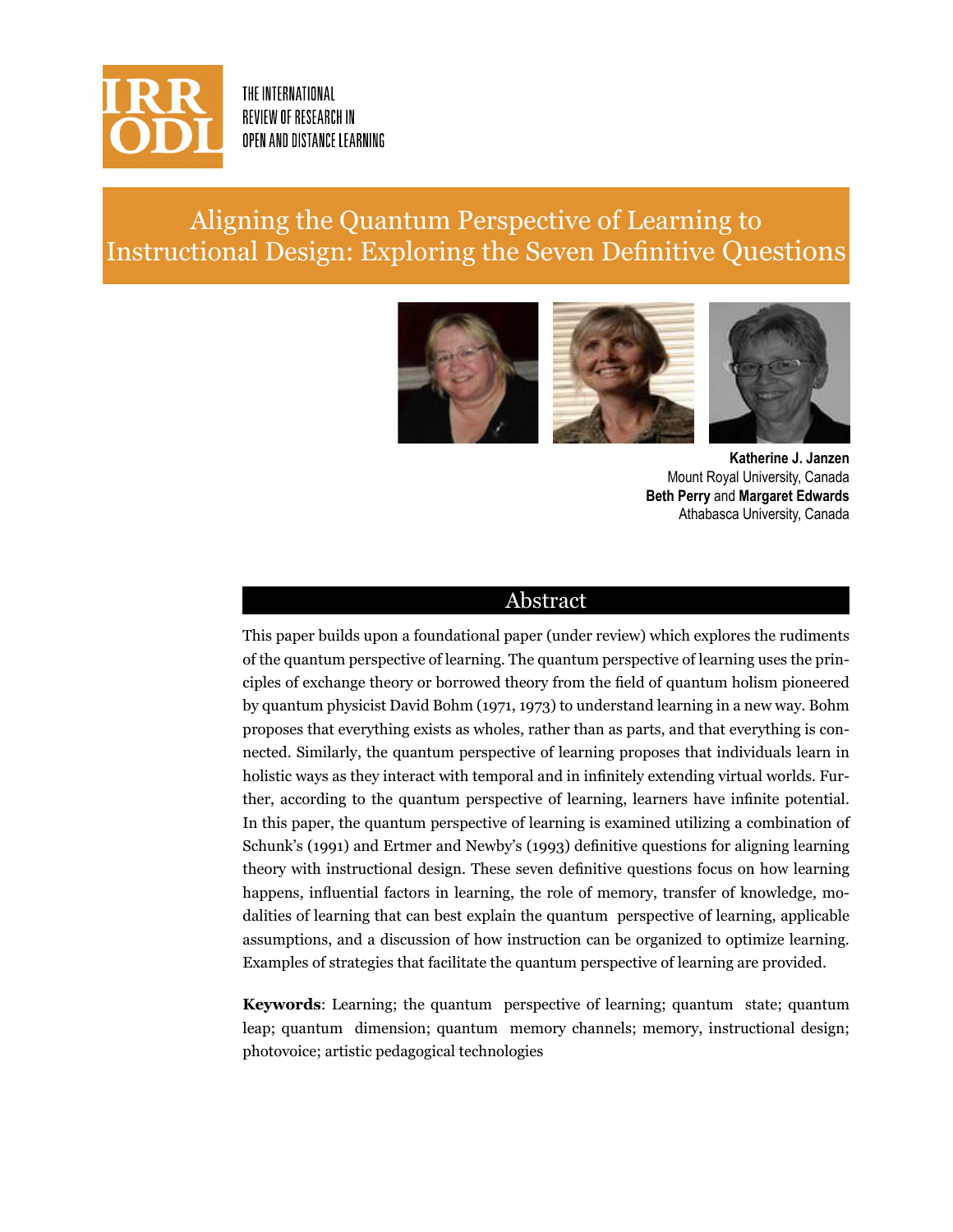### Introduction

Learning theorists not only refute and negate one other, they also "tend to narrowly define knowledge and learning" (Yang, 2004). While constructivism (Vygotsky, 1978) and most recently connectivism (Siemens, 2004) have emerged and been embraced by educators and academics, these theories still stand in isolation, finding little common ground with each other.

If it is accepted that there are multiple ways of knowing (Netzer & Mangano Rowe, 2010) then it follows that there are multiple ways of learning. If there are multiple ways of learning then multiple ways of explaining how individuals learn must be requisite. Considering how consilience has integrated knowledge across disciplines (Morris, Urbanski, & Fuller, 2005), it is posited that the creation of a learning theory or perspective that has the potential to integrate theories of learning is long overdue. Further, this integration would bridge theory and practice (Netzer & Mangano Rowe, 2010).

The purpose of this paper is to apply selected principles of quantum mechanics, in particular quantum holism (Bohm, 1971, 1973), to learning theory in order to explore the creation of a new integrated learning perspective called the quantum perspective of learning. A full description of aspects of the quantum perspective of learning has been presented in a series of papers currently under review. This paper further examines the quantum perspective of learning by posing Schunk's (1991) and Ertmer and Newby's (1993) seven definitive questions for aligning learning theory with instructional design.

To provide background for the examination of Schunk's (1991) and Ertmer and Newby's (1993) questions, properties of the quantum perspective of learning are briefly described. Each of the seven questions is examined in relation to the quantum perspective of learning. Examples of teaching strategies that facilitate the quantum perspective of learning are provided. Implications for e-learning are presented.

### Properties of the Quantum Perspective of Learning in Brief

The quantum perspective of learning is predicated on the work of David Bohm (1971, 1973) related to quantum holism. Human beings share connections with themselves, other individuals, the environment, and the universe (Hare, 2006). Quantum holism suggests that this interconnectedness extends infinitely in all things, in all places, and at all times.

This interconnectedness is exemplified in a posture of holism. In short, everything is connected, entangled, and in constant communication from the tiniest of structures (neutrons and quarks) to the largest of structures (planets, universe-multiverse) (Aczel, 2001). Connection, entanglement, and constant communication configure the basis of the quantum perspective of learning.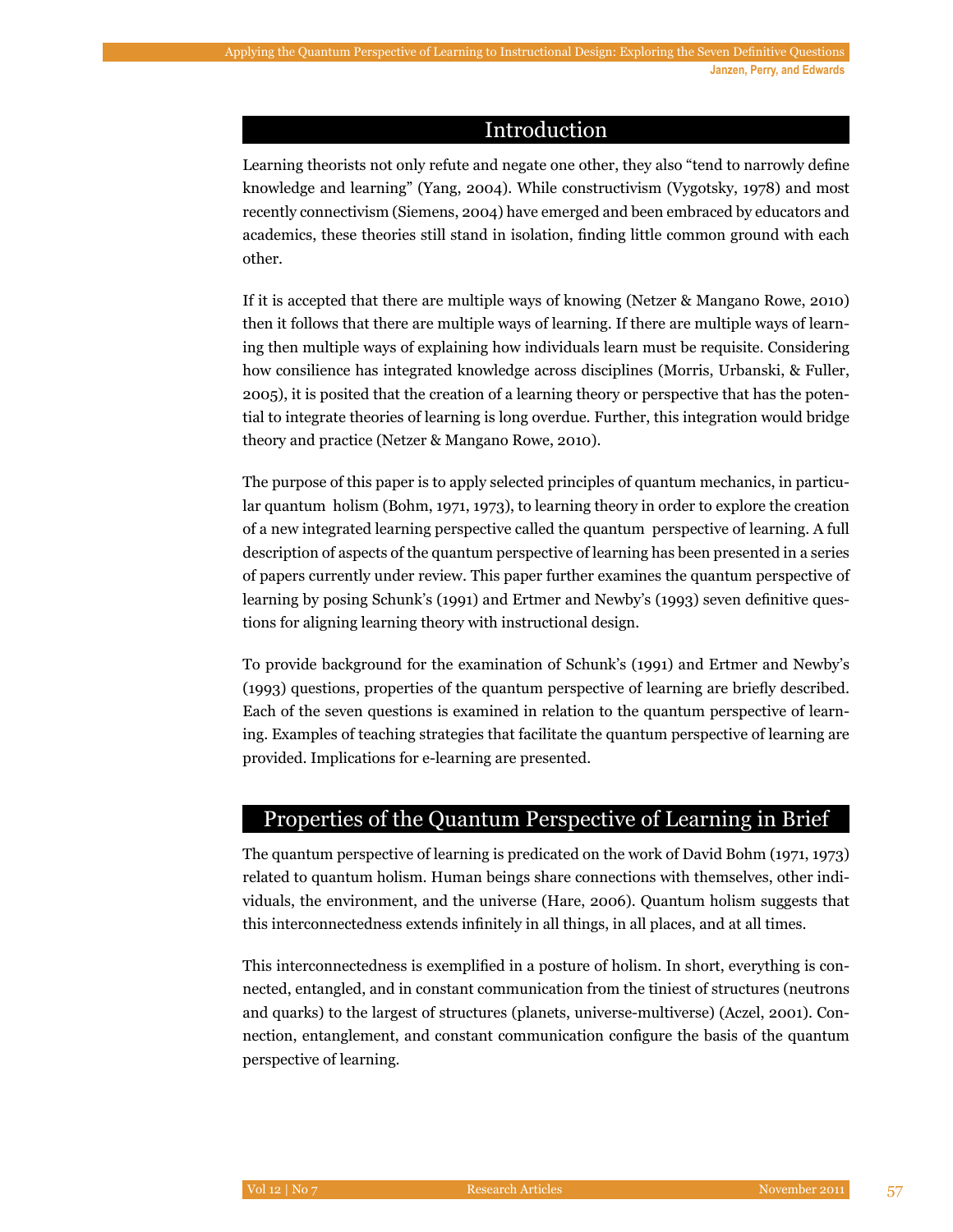Connection can be thought of as an expansive multidimensional fabric which exists through time and space to which all things belong or are a part of. In this quantum fabric there is no independent existence. Rather, all existence is interdependent and entangled. Entanglement is indicative of each aspect touching or bordering all others. Further, constant communication suggests that on some level each particle (large or small) can communicate with all others.

These constructs form the basics of the quantum perspective of learning. Schunk's (1971) and Ertmer and Newby's (1993) seven definitive questions assist in clarifying the properties of the quantum perspective of learning. Each question is explored in detail.

### Exploring the Seven Definitive Questions

# Question 1 - How Does Learning Occur?

While Siemens (2006) suggests that learning consists of making connections between nodes within a larger network, the quantum perspective of learning proposes instead that learning is the process of discovering connections which already exist ubiquitously. While individuals each have a learning network of connections that they are aware of, the network that forms the total learning milieu extends from structures smaller than the sub-atomistic to the vast expanses of the universe. These structures can be represented through four realms of learning: quantasic, atomistic, temporalistic, and universalistic.

The quantasic realm of learning consists of the spaces that represent the purest and most primary forms of intelligence or learning. An example of this is quarks, which are considered to be the most fundamental unit of the universe upon which all else is built or predicated (Olive, 1981). The atomistic realm reflects the sub-atomistic domain of the electron or neutron. This refers to learning which can be explained through neurobiology, where there is constant communication and learning within an expansive neural network (Shahaf & Marom, 2001).The temporalistic realm pertains to learning and knowledge that are found temporally or in our existence as human beings in our everyday lives. The temporalistic realm includes learning that arises through and within technology. The universalistic realm of learning is found within spaces which exist outside the boundaries of our earth and extend into the cosmos. The universalistic realm is further explained by the laws of classical quantum mechanics (Raković, 2007).

It is proposed that these four realms of learning are all connected, continually communicate, and are entangled with each other. Further, through these connections, communication, and entanglements, learning exists in a posture of holism as part of an implicate order where all is connected rather than existing solely in discrete or distinct parts of an explicate order (Bohm, 1971). For the purposes of this paper, learning is primarily discussed within the temporalistic realm.

While in a holistic sense learning is always occurring within, between, and throughout all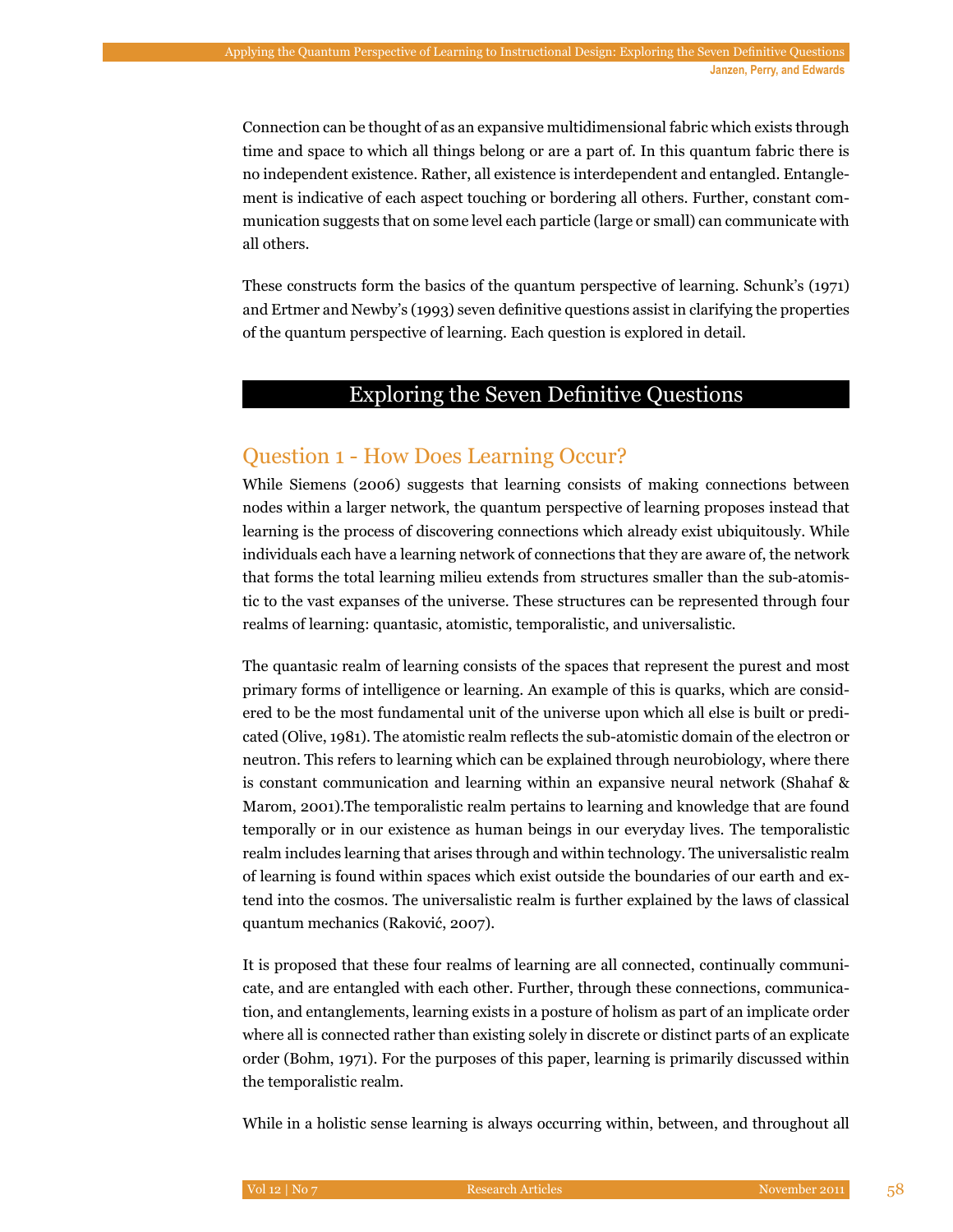realms of learning, human learning is experienced when a connection is discovered. Consider a hologram of infinite dots and connections. The dots represent all knowledge and the lines, connections, or vehicles that connect all knowledge. In essence the dots are already connected and learning provides the vehicle to discover and provide answers as to how, why, when, where, and what connections exist.

For example, consider learning related to causes of illness. At one time illness was believed to be caused by the presence of evil spirits. Through advances in science, the discovery of a link or connection between bacteria and illness paved the way for other discoveries that, for the most part, have vastly improved the health of the human race. While this connection between bacteria and illness always existed, learning (framed as discovery) had to occur for the relationship to be identified and understood. In this way, learning, or the discovery of single or multiple sets of connections, can be considered an ongoing process which continues throughout human mortality.

# Question 2 - Which Factors Influence Learning?

Learning is filtered or influenced by various planes or dimensions that humans encounter in their everyday lives. Naming these planes or dimensions has been expanding since the early seventeenth century when behaviouralism was first identified by Locke (Davis, Edmunds, & Kelly-Bateman, 2010). Cognitivist theory proposes that learning only occurs on a single intellectual plane (Piaget, 1960, 1981), while social constructivism suggests that learning is influenced by social, historical, and cultural factors (Vygotsky, 1978). Connectivism goes further and recognizes that learning is influenced by multiple dimensions including technology (Siemens, 2004). Connectivism represents the first learning theory that recognizes the presence of a multitude of dimensions.

The quantum perspective of learning takes the concept of multiple dimensions one step further and suggests that there are innumerable dimensions that exist that influence learning. The dimensions include those that can be named at this time and those that remain unnamed or are yet to be discovered. In the quantum perspective of learning, dimensions that have been named include technology, culture, sociality, behaviour, cognitions, spirituality, corporeality, and the intersecting vision of teacher and learner. There are more dimensions that influence learning yet to be discovered. It is posited that even time and space in terms of Einstein's theory of relativity exist as dimensions which influence learning, although we do not at this time fully understand how. The multiple dimensions in the quantum perspective of learning are referred to as quantum dimensions.

# Question 3 - What Is the Role of Memory?

Memories are first encountered as infants and normally develop exponentially as individuals reach and continue through adulthood (Conway & Pleydell-Pearce, 2000). Memory in children is entwined within several worlds: "imaginary worlds formed through various media," "an ongoing social world," and a "wider experienced world" (Dyson, 1988, p. 355). Dyson goes further to explain that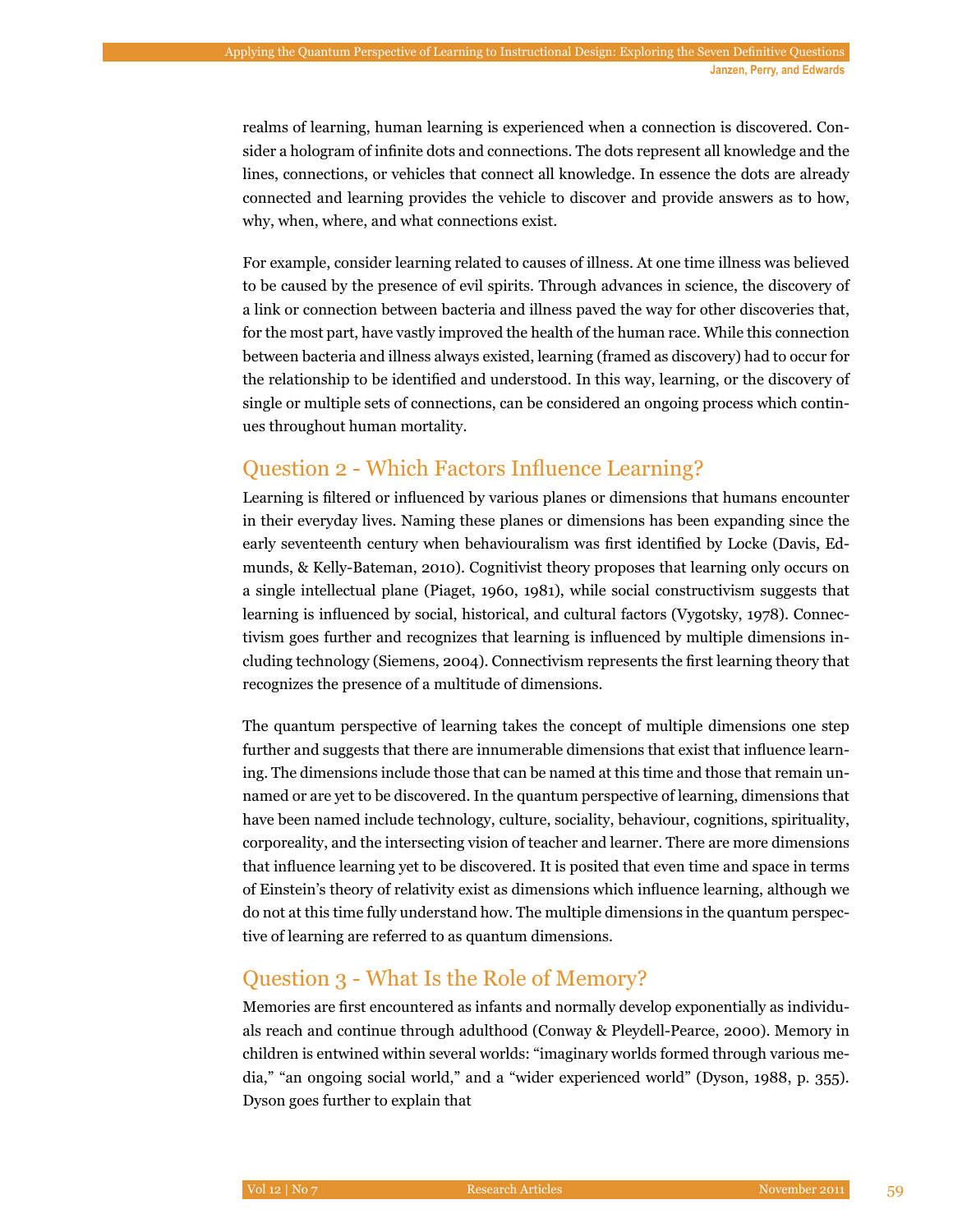…tensions [exist] between these worlds [and] that the . . . developmental challenge is to not simply create a unified, 'disembedded' world but to differentiate and coordinate these multiple worlds" which exist within the various dimensions of time and space. (p. 355)

With the development of technology these findings could be applied to adult learning within a millennial world where humans increasingly experience virtuality within a "technosocial" reality (Fuchs, 2010, p. 788). Further to this, the role of memory in learning can be viewed as an active process of coordinating temporal, social, and virtual worlds and unfolding the resultant reality that ensues.

Three more principles guide the understanding of memory in the quantum perspective of learning context. First, memory in the quantum perspective of learning is posited to be highly connected through the passage of time and space where it becomes identified and mediated by the past, present, and future. Second, memory can be either conscious or unconscious. Finally, memory is felt to be formed through decoding and encoding within a continuous cycle of inputs and outputs.

# Question 4 - How Does Transfer of Knowledge Occur?

The quantum perspective of learning occurs in a quantum state. A quantum state is abstracted as a state of readiness to learn and can also be expressed as a way of being-in-theworld (Heidegger, 1962). All knowledge, by virtue of being connected, in constant communication, and entangled, exists in quantum states. In the temporal realm of learning, or in our everyday world of human learning, these quantum states can be either conscious or unconscious.

While input can be understood as stimuli, the quantum perspective of learning suggests that stimuli are expressed chiefly as input. This input is carried across an intricate pathway of neural nets. The neural nets are all connected by virtue of constant communication and interference patterns which arise through this communication (Walonick, 1993). Learning is composed of infinitely occurring streams of input and output (Kretschmann & Werner, 2005). In a larger sense, teaching reflects all input while learning represents all output. Learning can be conceptualized in terms of either unconscious storage or immediate utilization of input. Teaching and learning can ultimately be expressed cyclically. This is the quantum perspective of learning cycle. The starting point and ending point of the quantum perspective of learning cycle is input. Input culminates as learning or output, which is then in essence "recycled" as the learning is again reflected as input to self or others.

All learning can be conceptualized in this cycle, where there is continuous input and output of information. It is suggested that all input passes through dimensional filters (i.e., technology, corporeality, culture, sociality, etc.) before transmission or transfer. This filtering can alter what is inputted. The dimensional filters are viewed as lenses through which individuals interpret input much as they do while wearing glasses. Subsequently these lenses/ dimensions reflect or refract input in unique ways.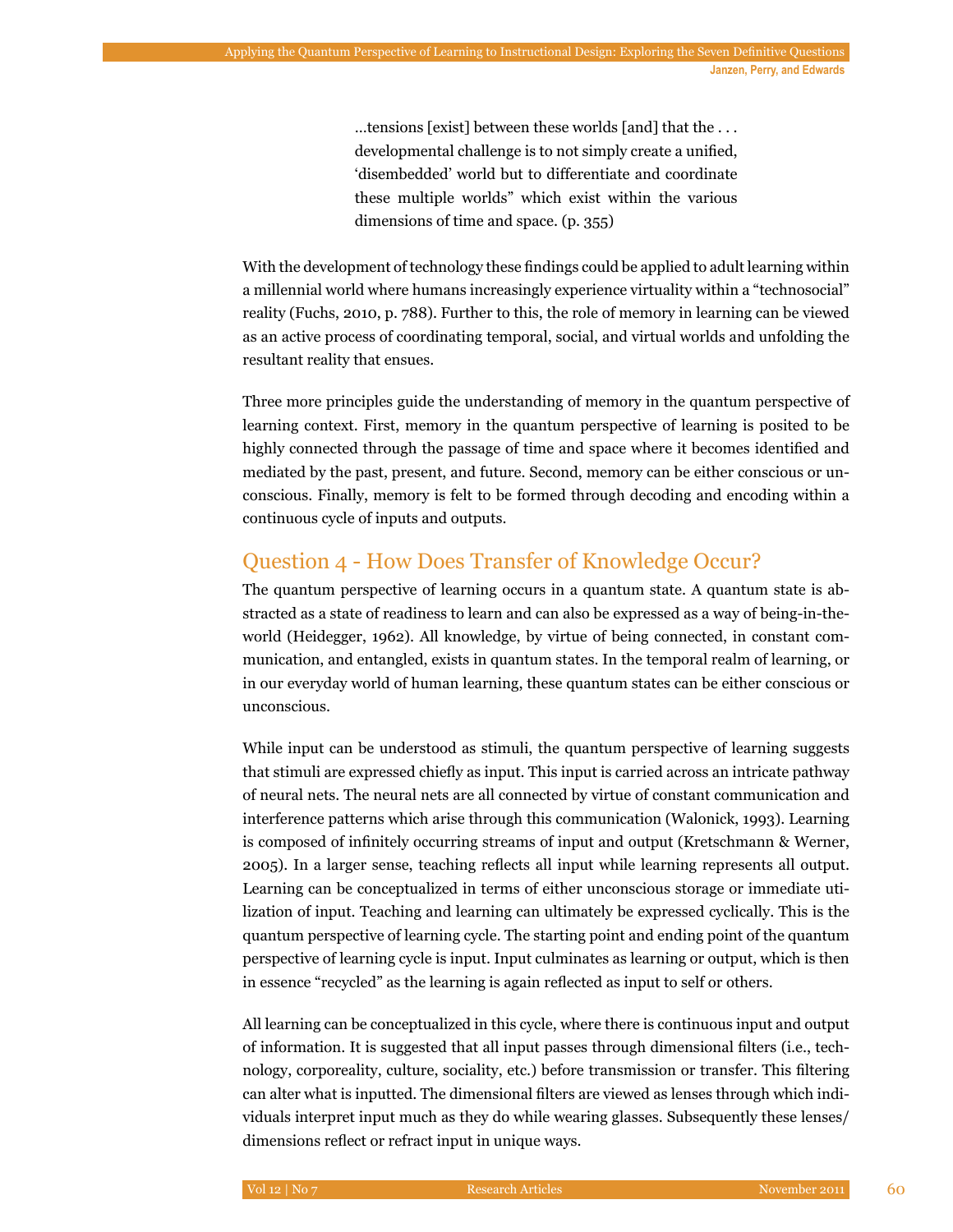The transfer of learning occurs primarily through quantum channels (Cirac, Zoller, Kimble, & Mabuchi, 1997). These quantum channels are conduits through which memory-based and memoryless-based (Kretschmann & Werner, 2005) inputs pass and are decoded. Decoded memory subsequently becomes encoded and stored. The storage and encoding of the input manifests itself as internalized learning. As internalized learning is needed, concatenated memory channels (Kretschman & Werner, 2005) act to put memory back into a recognizable form where memory is once more decoded and becomes output. The outputs are exhibited as externalized learning which is reflected in changes or expansions in some capacity in one or all quantum dimensions that influence learning.

# Question 5 - What Types of Learning Are Best Explained?

The quantum perspective of learning suggests that all learning is holistic in nature. Learning holistically, therefore, necessitates that quantum dimensions and quantum states exist ubiquitously. Ubiquitous properties of the quantum perspective of learning have ties to holistic learning in education.

Holistic learning, in an educative sense, refers to the "education of the whole person" (Hare, 2006, p. 301) rather than focusing on a single dimension. Holistic learning focuses on several areas of personal growth within an individual, which include "interpersonal awareness, self-awareness, disciplinary and interdisciplinary knowledge and understanding, and cultural and intercultural awareness" (p. 315). The quantum perspective of learning, as it recognizes all facets or dimensions in which humans learn, may be considered as a bridging perspective between all contemporary learning theories. While there may be no perfect type of learning that addresses all quantum dimensions simultaneously, there are several types of learning that may best typify the quantum perspective of learning. Examples include science-based learning, creative learning, emotional intelligence, and arts-based learning. These types of learning are explored further.

#### **Science-based learning.**

Science-based learning is traditionally expressed in terms of the acquisition of knowledge of scientific properties and equations (Bohm, 1971). An example of science-based learning is classical quantum mechanics. In classical quantum mechanics, rules prevail, represent constants, and explain scientific phenomena such as relativity. Science-based learning, which has long been understood as chiefly cognitive (Klahr & Nigam, 2004), can also be explained through the quantum perspective of learning and the principle of holism.

Science-based learning can be explained in terms of holism as "direct instruction" and is associated with "diffuse authentic reasoning and modelling" (Klahr & Nigam, 2004, p. 661). Through the inclusion of other modes of learning, "explicit [or cognitive] knowledge [does not exist independently as] meaningless facts and figures or bytes of information [but rather is supported by the] other facets [or dimensions that exist holistically]" (Yang, 2004, p. 243). In science, learning occurs "through time and space" and within a dynamic interplay of "relationships and artefacts" (Bleakley, 2006, p. 150). Science learning is felt to be "coproduced, context bound," socially constructed within a "reciprocity of perspectives," and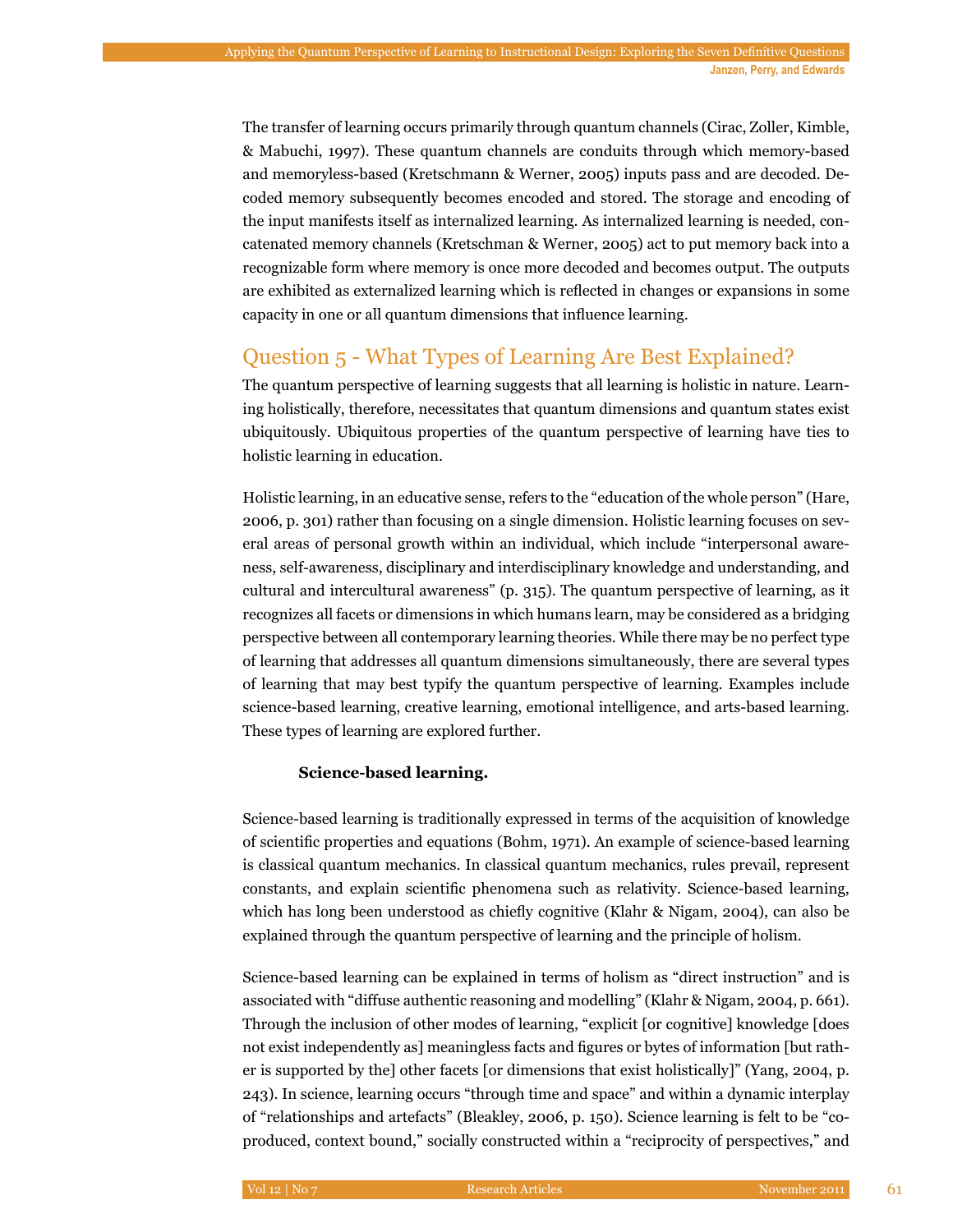largely framed within outcomes of making or creating meaning (Sarangi & Candlin, 2001, p. xiii). Thus science learning is thought to be consistently transformative, highly innovative, and creative in nature (Kress, Charalampos, Jewitt, & Ogborn, 2001).

#### **Creative learning.**

Groves (2009) suggests that as a human race we are leaving the information age and entering the creative age. No longer will technology and current modes of teaching and learning be solely adequate for the millennial learner as "the age of logical, computer-like abilities [gives way to an age and] society based on invention, conceptualization, creativity and design" (p. 5). Creative learning, as a holistic endeavour, is purported to "bridge theory and practice" (Netzer & Mangano Rowe, 2010, p. 125). Creative learning is defined as learning that embraces "both rational and intuitive epistemologies" (p. 141), which are expressed though a "dance between inspiration and reason, logic and symbolic expression, [and] expansive and structured ways of knowing" (p. 123). Creative learning espouses the principles of the quantum perspective of learning especially through its emphasis on kinaesthetic intelligence (Simons & Hicks, 2006).

Netzer and Mangano Rowe (2010) propose that creative learning "opens learners to multiple ways of knowing [by] developing [learners] experientially [and thus] increasing the capacity for reflective awareness of self in relationships to a larger scope of being in the world" (p. 125). These relationships include, and recognize, the interconnectedness of self, others, and the environment (Hare, 2006). Creative learning encourages holistic growth in a multitude of dimensions. These include emotional, cultural, physical, aesthetic, moral (Hare, 2006), social (Yang, 2004), and spiritual dimensions (Netzer & Mangano Rowe, 2010).

Creative learning addresses possibility and potentiality (Simons & Hicks, 2006). Simons and Hicks cite several benefits of using the creative arts such as music, dance, movement, and drama to facilitate learning. For example, music helps to "connect and reconnect feelings with emotions, reconnect with memories [hence] deepening relationships and offering opportunities for personal experience" (p. 83). Drama encourages the occupation of differing roles, which increases students' abilities to enlarge their perceptions of the world and others in the world. Further, movement and dance appeal to kinaesthetic intelligence with outcomes such as (a) "freeing expression and developing creativity, and integrating emotion and intellect" (p. 84); (b) "building trust, gaining confidence and valuing differences" (p. 85); (c) acting as an adjunctive "assessment skill" where "knowing becomes indisputable" (p. 85); and (d) developing "communication skills, questioning skills, team skills, problem-solving skills, lateral thinking, flexibility and adaptability" (p. 87).

#### **Emotional intelligence.**

As whole beings, humans have many dimensions, which include not only intellect but also emotions. Emotional intelligence (EI) refers to "the ability to monitor one's own and other's feelings and emotions, to discriminate among them and to use this information to guide one's own thinking and actions" (Salovey & Mayer, 1990, p. 189). Intellectual learning alone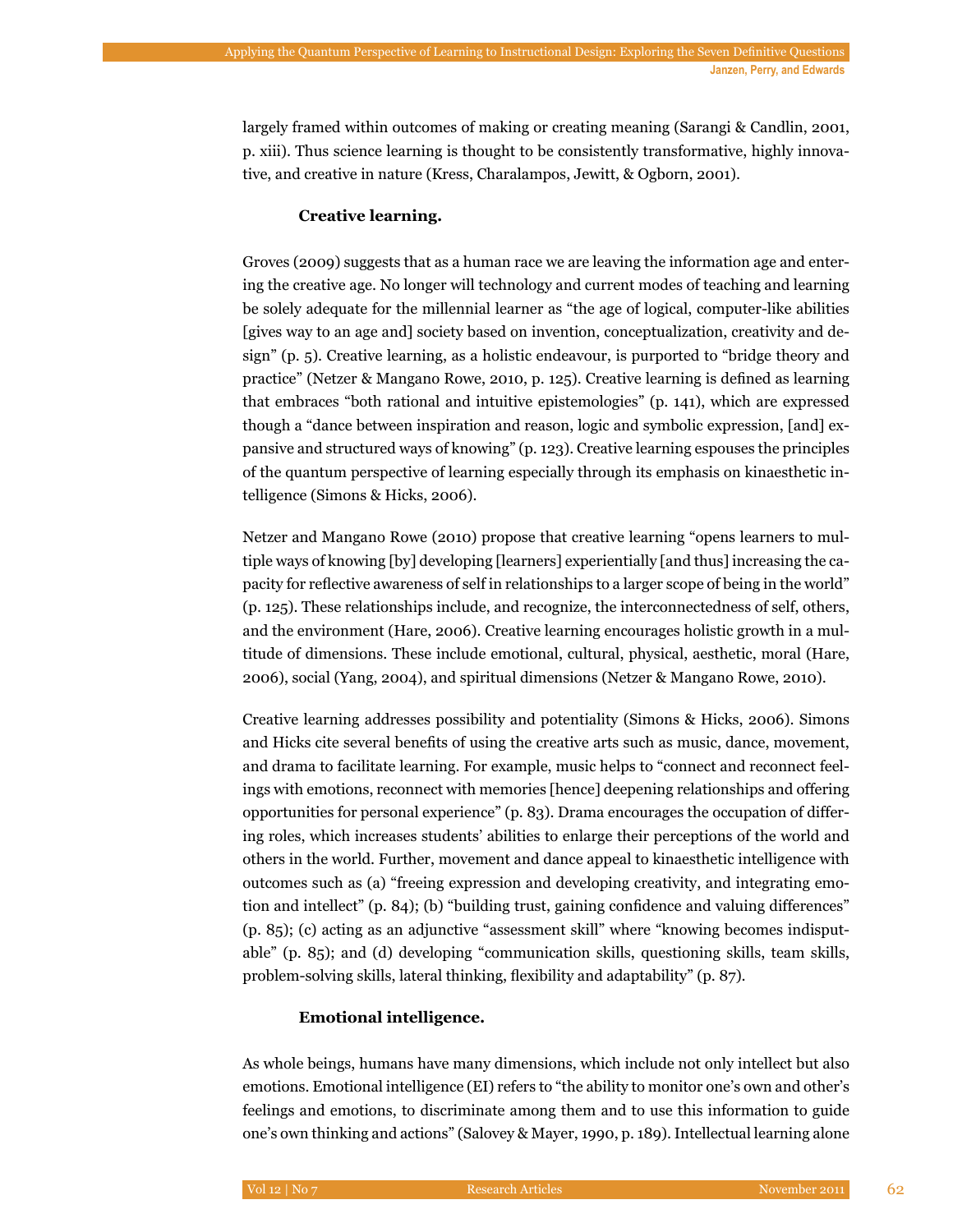does not prepare students for the realities of the workplace in today's globalized world (Graham, 2009). Graham notes that today's world of "web-based communication illuminates the connectedness and interdependence" of individuals (p. 773), making adequate levels of EI even more important.

In view of this, the development of EI is necessary, if not imperative, in integrating both "technical [skills and the more] qualitative skills" of social competence and empathy (Morris et al., 2005, p. 892; Sherlock, 2002). In this integration ideas and emotion meet (Sherlock, 2002). The result is the creation of virtual-techno-social environments wherein individuals are self-aware, possess self-understanding, demonstrate self-regulation and therefore exhibit the "social competencies of teamwork, communication and conflict resolution" (p. 139). Morris et al. (2005) identify the use of the visual arts and poetry as particularly effective in operationalizing EI.

> The visual arts and poetry can be thought of as the competency of using words and images charged with their utmost meaning. It is within these meanings that powerful and significant evocations of emotion and feeling can be found. Because poetry and the fine arts have the power to shape minds and give meaning to what is seen and heard, they provide a rich contextual background for developing components of EI. (p. 893)

#### **Arts-based learning.**

Dewey (1934) was one of the first theorists to suggest that a link existed between the arts and learning that was larger than either. This connection is part of an unidentified whole (Dewey, 1934) which can now be understood in Bohm's (1973) notion of an implicate order where everything is connected. The arts could be understood as a linking mechanism in which intellect, emotion, and "embodied transformation" (p. 141) entangle on multiple levels such as "intuition, imagination and contemplation" (Netzer & Mangano Rowe, 2010, p. 125). In doing so, arts act as a conduit to exploring and linking emotional and real-world issues (Biley & Campney-Smith, 2003).

Arts-based learning uses various art forms as learning modalities. These include poetry, painting, sculpture, guided imagery, journaling, music, dance, and drama (Lane, 2005). Lane reports that using the arts in education has physical benefits as well as cognitive and social benefits. Physical benefits are a result of stimulation of the parasympathetic nervous system, which decreases heart rate, blood pressure, and respirations and results in a shift to "deep relaxation" as endorphins and neurotransmitters are released into the body (p. 123). Additional outcomes of utilizing the arts have been identified. These include amplified energy, compassion, enriched understanding of self (Lane, 2005), increased self-awareness, increased reflexivity (Freshwater & Stickly, 2004), increased ability to communicate experiential knowing (Yorks, 2001), refinement of writing abilities and accuracy (Biley & Campney-Smith, 2003), promotion of meaningful engagement, and facilitation of "shared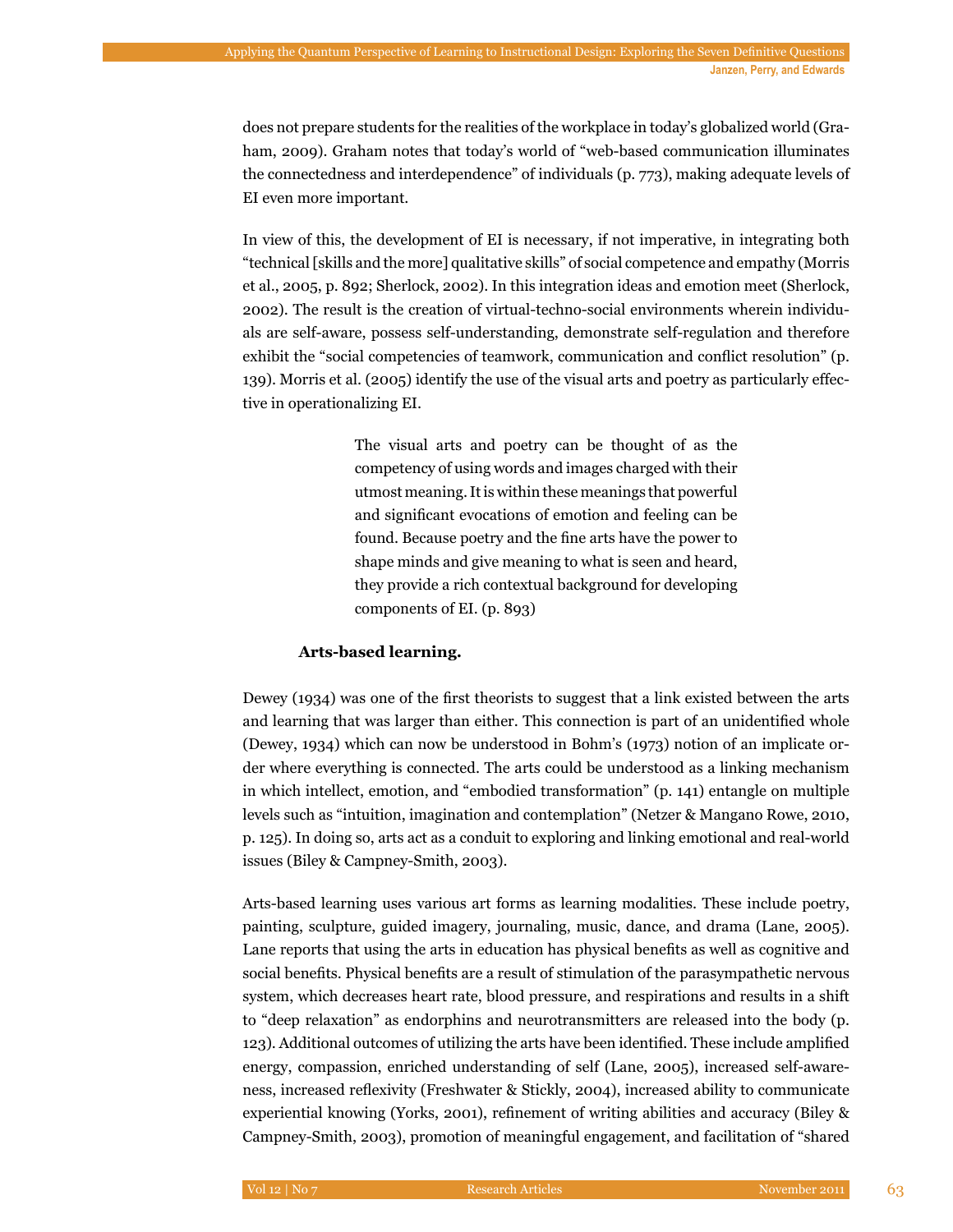understandings of concrete lived experience" (Biley & Galvin, 2007, p. 800).

Staricoff's (2004) review of the medical literature frames additional benefits of utilizing the arts in education such as increasing the ability to think multidimensionally, stress and anxiety reduction, enhanced cognitive task execution, decreased aggression, improved communication, empathy, and heightened understanding of the needs of others. Learners who have engaged in arts-based learning also "respond in a more humane and thoughtful manner to ethical and social needs," resulting in a "powerful way of expressing self and understanding the world" (p. 10). Further, arts-based learning is felt to "re-humanize" the world through "meaningful engagement" with various art forms (Biley & Galvin, 2007, p. 800).

# Question 6 - What is the Relevance to Instructional Design?

The quantum perspective of learning is predicated upon five assumptions:

- 1. Learning is multidimensional;
- 2. Learning occurs in various planes simultaneously;
- 3. Learning consists of potentialities which exist infinitely;
- 4. Learning is holistic/holographic and is patterned within holographic realities;
- 5. Learning environments are living systems.

The assumptions of the quantum perspective of learning are relevant to instructional design. Designing instruction necessitates that, first, a determination of the properties of that instruction be explicit. This can be understood in terms of five key aspects: what, who, why, where, and when. The "what" of instruction represents course materials that are tailored to fit online curricula and extend to the learners' need for knowledge. The "who" is the online learner. It is of note that defining the characteristics of that learner is a process that is continually evolving. The "why" has ties to both learning outcomes in the various disciplines and to student motivation. The "when" of learning in online instruction has been largely shaped by online and/or mobile technology, which allows almost unlimited access to course materials and interaction forums. It is the "how" aspect with which the quantum perspective of learning is primarily concerned.

The quantum perspective of learning principles apply to instructional design.

- 1. Online learning needs to be multidimensionally constructed. If it is accepted that humans are holistic beings, then learning must be able to reach the learners' multiple dimensions.
- 2. Online learning must occur in various planes/dimensions in order to access holistic development. Reaching the learner simply in one quantum dimension (i.e., cognitive or social) is not sufficient to promote learning that extends beyond the confines of the online classroom. Learning that reaches multiple dimensions becomes learning that is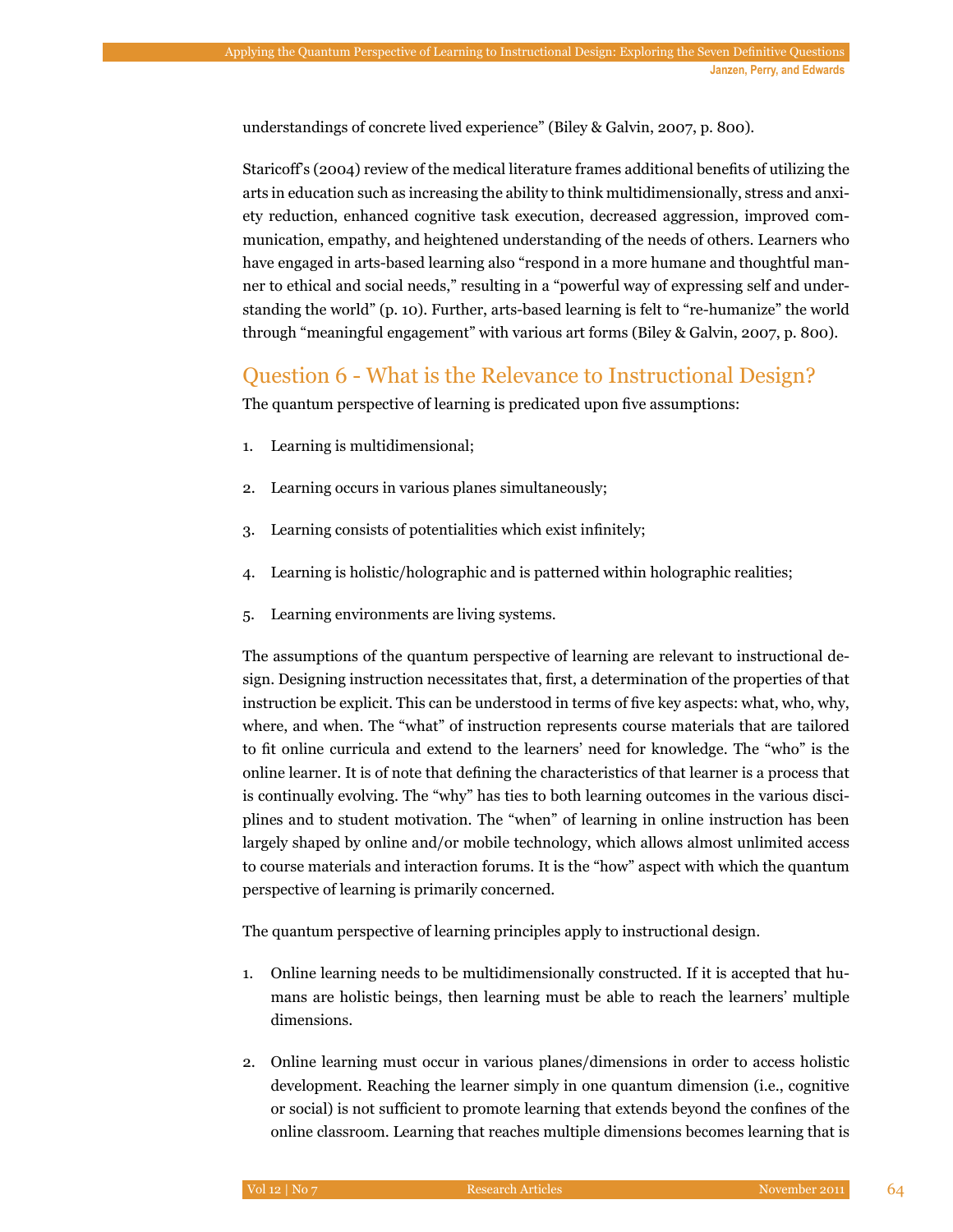accessed for life.

- 3. Humans have infinite potential to learn and develop in all dimensions.
- 4. Human potential for learning is ubiquitous. Geographic separation and asynchronous learning are not limitations in online learning.
- 5. Online instructional design should encourage learners to reach beyond temporality and virtuality into holographic realities. Holographic realities (which encourage interaction with and between learners, instructors, the learning environment, and technology) become the essence of holistic online education.
- 6. Online learning environments are living systems which grow, evolve, and develop through the passage of time and space. Online learning environments are dynamic spaces which support the needs of learners, instructors, and educational institutions.
- 7. Online learning can result in transformation for teachers, learners, and the educational environment. Ultimately through this transformation, technology is potentially both directly and indirectly transformed.

# Question 7 - How Should Instruction Be Structured to Facilitate Learning?

Online instruction can be structured to facilitate learning through linking technology to learning strategies that exemplify holism. In doing so, the quantum perspective of learning environments are created. These quantum perspective of learning environments reach students holistically. This holism is created as educators reach toward providing innovative and creative strategies for teaching and learning.

As Yang (2004) stated, "most of the existing adult learning theories tend to narrowly define [what constitutes] knowledge and learning" (p. 260). The quantum perspective of learning environments provide a balance of challenge and skill (Groves, 2009), creativity and interaction, and become an expression of multi-modal strategies for reaching and developing students holistically (Kress et al., 2001). For education to be truly holistic, students must have opportunities to participate, conceptualize, contextualize, systematize (logic and reason), validate, legitimize, transform, interpret, and materialize (action) (Yang, 2004). Ultimately, it is through teaching and learning strategies that the quantum perspective of learning environments are created to provide a path to holistic learning.

#### **Online teaching and learning strategies.**

Teaching and learning strategies that facilitate the quantum perspective of learning environments can be found within contemporary educative literature. These include strategies that have been investigated in both traditional and online learning milieus. This section of the paper describes online strategies or strategies that can easily be adapted to the online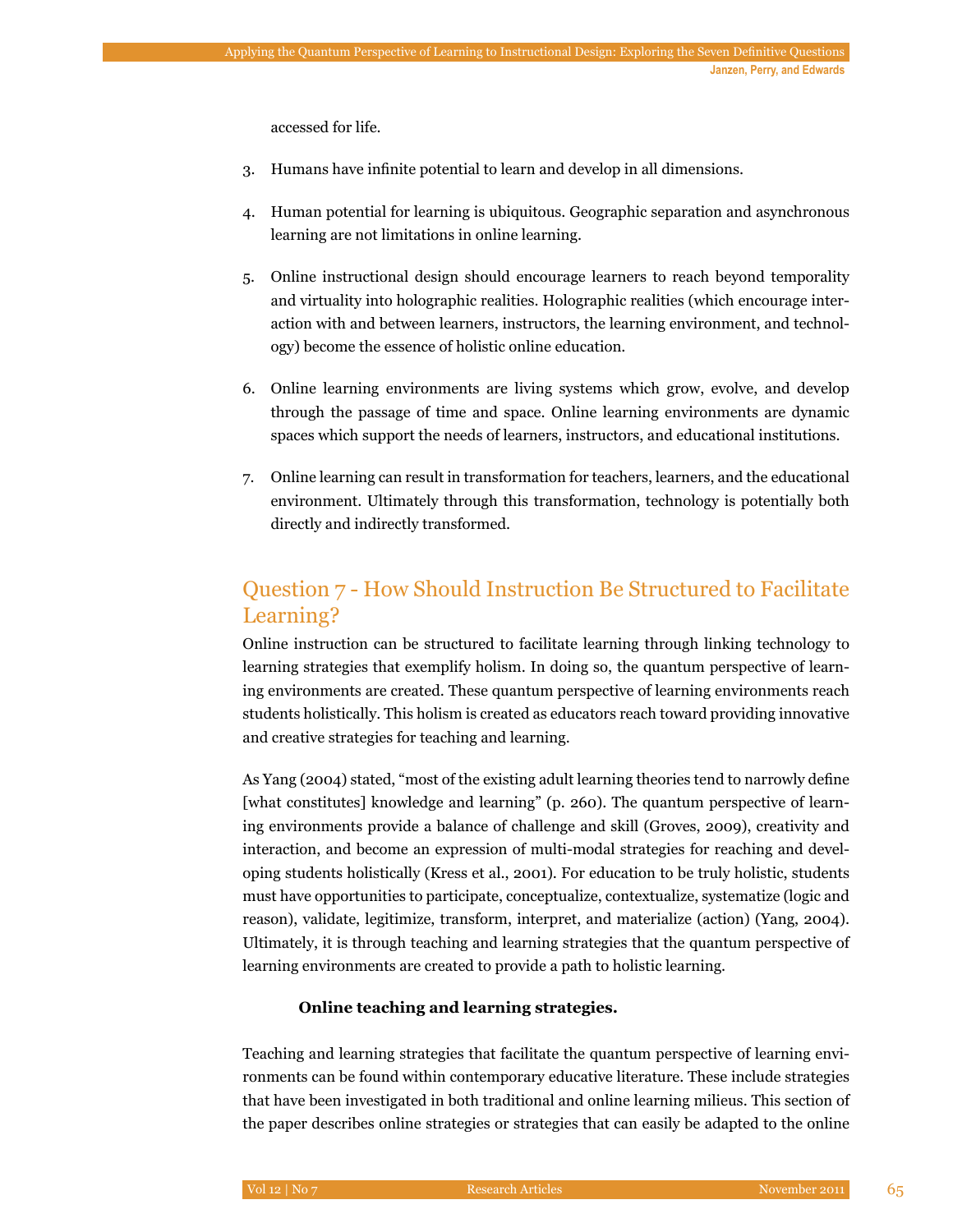environment that facilitates the quantum perspective of learning. Strategies are categorized as they relate to creative learning, EI, science-based learning, and arts-based learning. These strategies are felt to be particularly effective as they model the principles of the quantum perspective of learning and promote the development of the quantum perspective of learning environments.

#### **Creative learning strategies.**

Barrett (2006) provides several strategies for enhancing creativity through collaboration. These include encouraging goal setting (both in the short and long term), self-analysis through writing/sharing, providing possibilities to extend thinking through the use of wellplaced questions, the provision of multiple alternatives, joint problem finding and problem solving, offering social and emotional support, encouraging risk-taking, assisting students to find their own voices, and finally, modelling "ways of being" (p. 210). In addition, encouraging students to "take control over their own work. . . takes advantage of [and promotes] 'serendipitous' discoveries as they [arise]" (p. 209). Music, dance, and movement have also been found to be powerful tools to stimulate creativity in that they provide conduits for connecting feelings, emotions, and memories through activities aimed at "personal expression" and "engaging with multiple senses" (Simons & Hicks, 2006, p. 83).

#### **EI strategies.**

Armstrong (1994a, 1994b, 2009) identifies a multiplicity of instructional strategies that can be adapted for online use to enhance EI. These include the use of metaphors, visualization, analogies, music or environmental sounds, colour, art, and visual organizers in course work (Armstrong, 1994a). Further, Armstrong (1994b) suggests peer sharing activities, cooperative groups, games, one-minute reflection periods, connecting the course materials to the student's own life through reflective writings, giving students choices around lesson content and strategies, providing opportunities to share feelings, and having students adopt one another's perspective for a period of time.

Morris et al. (2005) lend support in emphasizing the use of visual arts such as paintings, photography, and poetry to develop EI. Photographs or paintings can be used to teach students to identify non-verbal signals, while instructor-or student-generated poems or song lyrics which "have identifiable emotional content and imagery" can be used to assist students in recognizing thoughts and feelings (p. 896). Reflective journals that help students to relate subject matter to their experiences, as well as the use of case analyses, composing "gratitude letters," and requiring students to engage in service work in their communities, have been found to help students develop EI (p. 898). Further, Graham (2009) claims that the use of email, blogs, and text messaging "increase opportunities to use EI" (p. 779).

#### **Science-based strategies.**

Science can be explored from various perspectives, including aesthetics, history, philosophy, bibliography, economics (van Rooyen & de Beer, 1994), and ethics (Hartsell, 2006).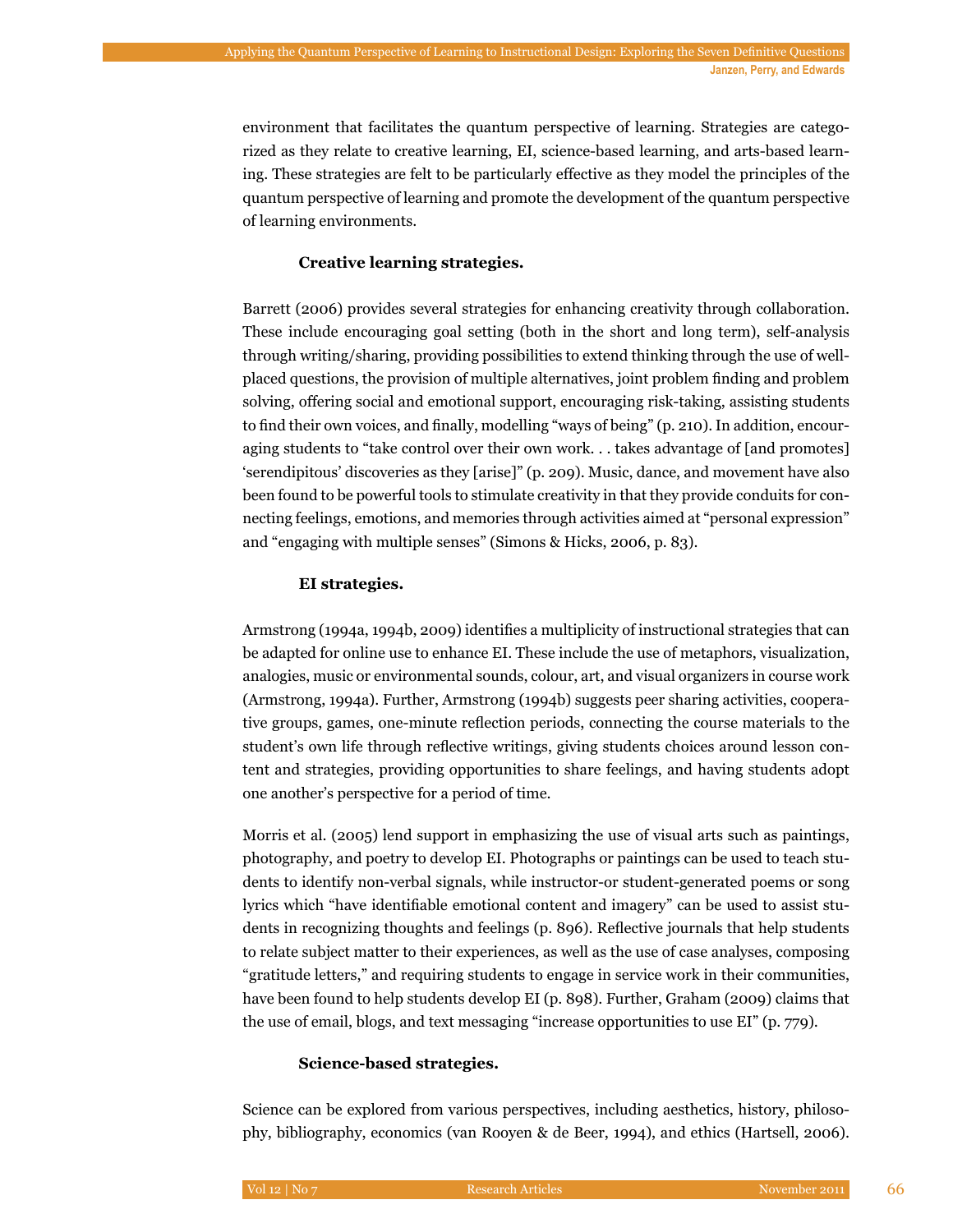Online group work and discussion forums are teaching strategies that can help students work through ethical dilemmas. Hartsell notes that online forums are particularly effective "for the purpose of analyzing and describing solutions to difficult problems" (p. 270). Art such as paintings, poetry, and photography can be used by students, instructors, or both (van Rooyen & de Beer, 1994) to supplement discussion forums and/or course materials. Instructors may need to instigate the use of these augmenting strategies. Klahr and Nigam (2004) emphasize the role of modelling from instructors as pivotal in promoting "diffusion and authentic reasoning" in students (p. 661).

#### **Arts-based learning strategies.**

Many of the preceding strategies have ties to arts-based strategies. In addition to those already presented, artistic pedagogical technologies (APTs) (Perry & Edwards, 2010) are arts-based teaching strategies utilized in online postsecondary learning environments. APTs encompass a variety of teaching strategies that use drama, literature, music, film, and photography to promote interaction, enhance community, and encourage participants to become "real" to one another in online courses (Perry & Edwards, 2010; Janzen, Perry & Edwards, 2011). The uses and benefits of these online strategies have been explored in several studies (Perry, 2006; Perry, Dalton & Edwards, 2008; Perry & Edwards, 2010; Janzen et al., 2011; Perry, Menzies, Janzen & Edwards, 2011; Perry, Edwards, Menzies, & Janzen, in press).

Photovoice (PV) is an example of an APT that facilitates holistic learning. PV as a teaching strategy consists of a photograph and reflective question posted to an online discussion forum on a weekly basis during a course. Each photo and question dyad is relevant to a specific course topic. PV activities are optional and non-graded. Students are invited to respond to the image and question. An example of a PV activity from a course on organizational change includes an image of a tree in autumn (see Figure 1). The accompanying reflective question is, "How has change impacted your workplace?" Students use the metaphor of the autumn tree to describe and discuss aspects of transition and change in their professional lives.

In the online milieu PV has been found to assist students to move beyond the dimensions of technology and virtuality and become "real" to one another as they interact in these spaces (Janzen et al., 2011). Students share their thoughts and feelings as multidimensional persons as they move through PV activities in successive course units. Students often describe "aha" moments when learning in these spaces is wrapped not only within the cognitive and social, but in other dimensions as well. PV in this way encourages holism and holistic development. PV encapsulates three types of learning: holism-based learning, creative learning, and learning that is arts-based. The effectiveness of this teaching strategy may be explained using the quantum perspective of learning.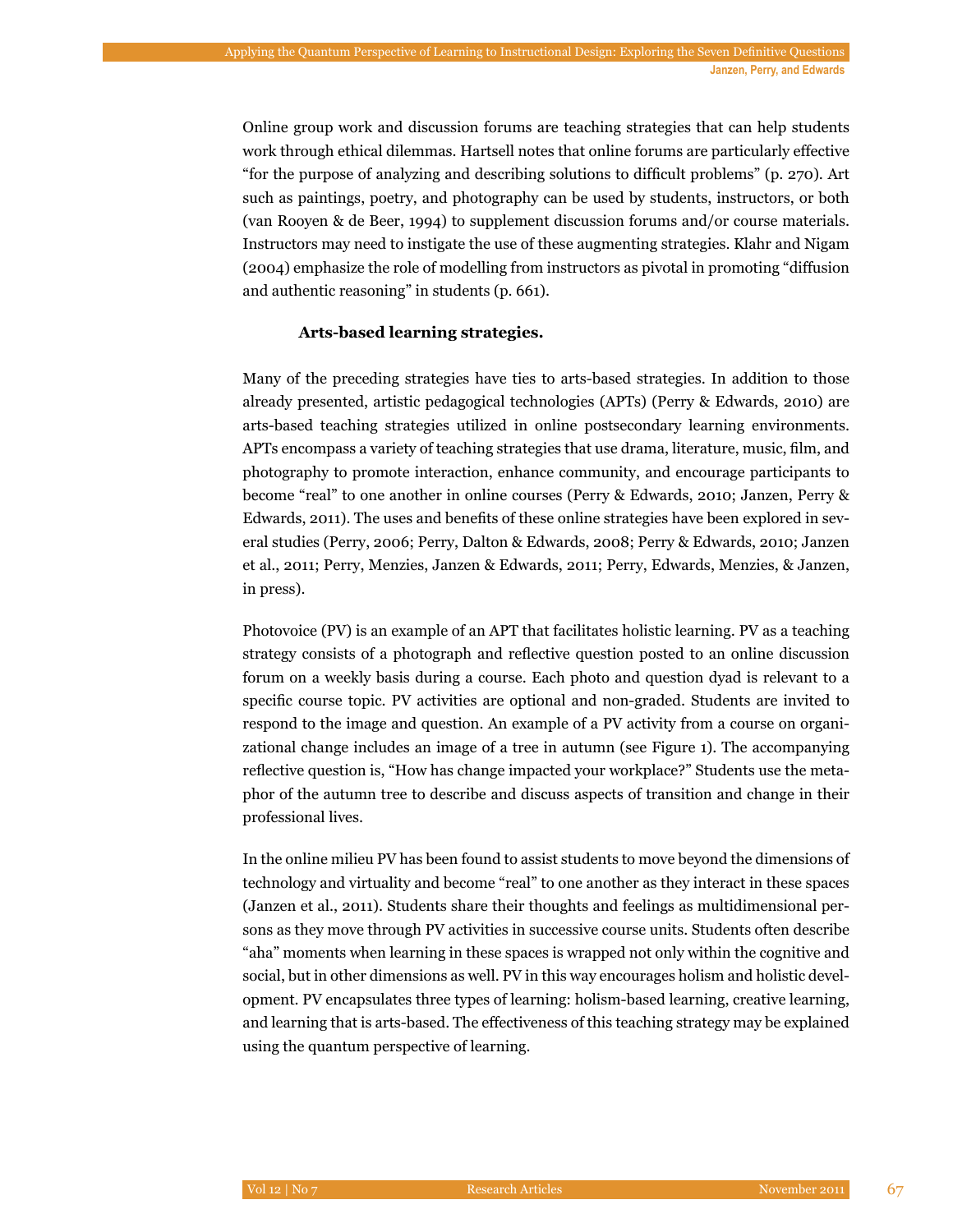

*Figure 1*. Photovoice image (Image Otto F. Mahler, 2010, used with permission).

### Implications

There are several implications which arise from a discussion of the quantum perspective of learning. As the world continues to shrink geographically through the expansion and discovery of technological connections, creation of knowledge and learning is likely to accelerate. Those learners who were previously not able to be reached through time or space limitations can be party to increasing opportunities to connect with other learners and educational institutions in new ways. The quantum perspective of learning in essence is about helping learners to discover the connections that will ultimately enrich their lives as learners and as human beings in a wide array of dimensions such as culture, corporeality, and sociality.

Online learners have instant access to vast amounts of information in real-time as they are learning. The Web becomes an integral part of this learning. Online learners, through searching ideas, terms, topics, and keywords, have the capacity for a breadth and depth of knowledge that in times past was only reserved for a select few who had access geographically to educational institutions. With this instant access, a holistic view of topics may be more achievable. In this way learning can become infused with infinite possibility.

Courses can be designed that encourage the discovery of the multiple connections that already exist. In terms of learning design, courses can be developed that have less prescription in terms of "assigned" readings. Instead learners can be provided with topics and themes and encouraged to seek out information sources and resources to inform themselves. In this way, courses reflect benchmarks while providing student engagement, and perhaps increased immersion, in specific connections that are important for the individual student. Preparing learners to know how to select credible online resources remains a precursor.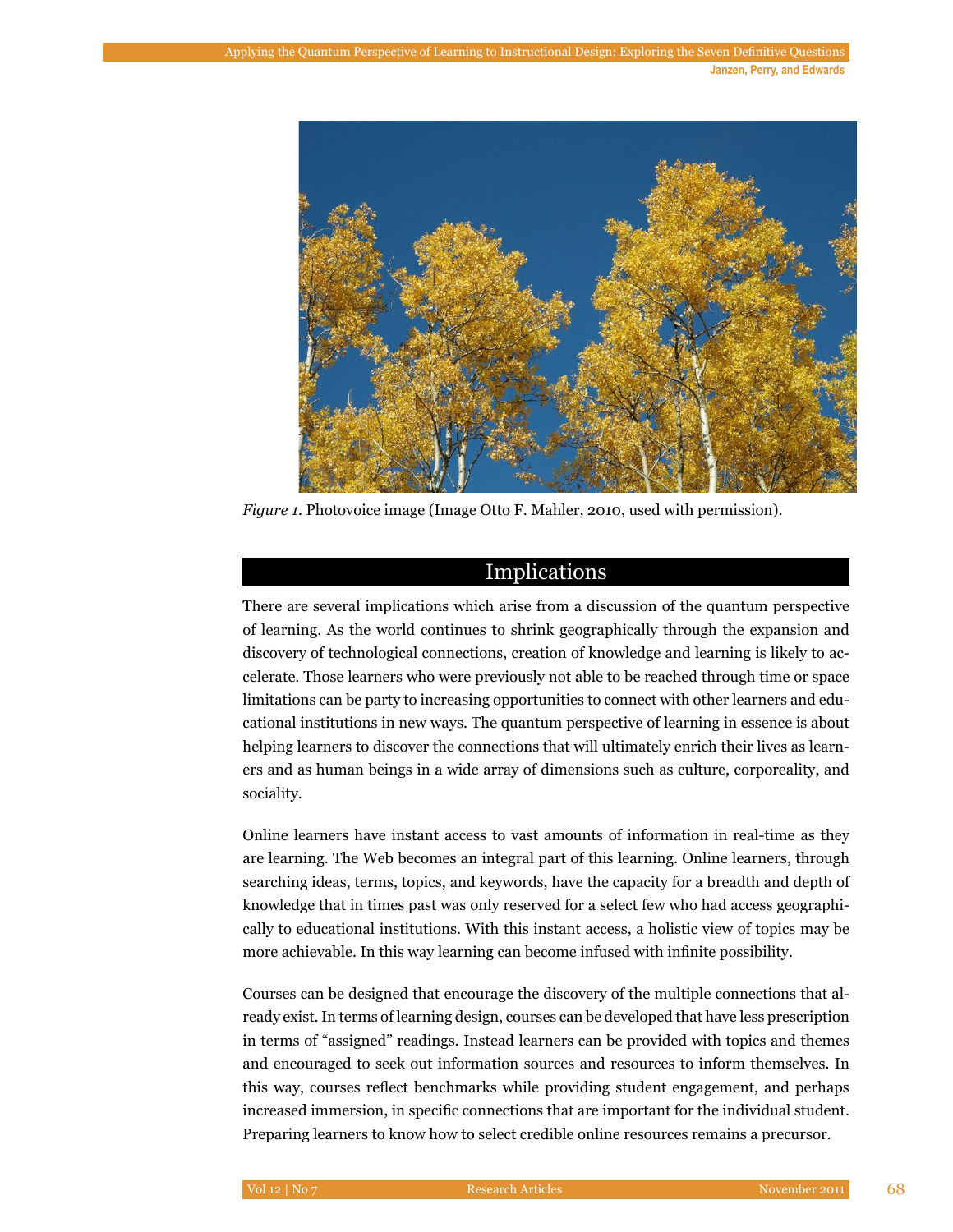Students, being multidimensional, learn using different learning styles. Some learn by listening and some by doing, while others are visual learners. The quantum perspective of learning involves encouraging learners to select resources that meet their learning style preferences. Examples include podcasts for auditory learners and online videos or e-books for visual learners. Learning designers need to lead the way in providing learning opportunities so that learners discover their meaningful connections through their preferred way of learning. In this way educational institutions and instructors create partnerships with students that co-create accountability, creativity, and discovery.

The quantum perspective of learning environments often consist of virtual classrooms that can be designed to accommodate the quantum learner. The virtual classroom has the potential to merge virtuality and temporality with several advantages. Online learners have private space and time for thinking and learning. In some ways the relative "isolation" of their learning environments is an advantage with respect to undistracted thinking and reflection. Learners have the silence needed to dwell and reflect. Further, online learners have the freedom to learn at a time and place that is right for them. That is, they have more control over their learning environments. Learning can be engaged in comfortable, personally motivating spaces and places that become their individualized classroom.

In the quantum perspective of learning, learning is influenced by a myriad of factors including culture, sociality, behaviour, cognition, spirituality, and others. In some ways it may be an advantage for online learners to learn in their own spaces as these spaces are rich in cultural and spiritual cues important to their learning and understanding. In other words, taking students from their home environments and placing them in an alien environment (a traditional university classroom) may inhibit learning as the cultural and spiritual foundation of their being is not present. Learning at home in comfortable, familiar surroundings may, from the quantum perspective of learning, be an advantage as the student is in context.

### Conclusion

The quantum perspective of learning was examined utilizing a combination of Schunk's (1991) and Ertmer and Newby's (1993) definitive questions for aligning learning theory with instructional design. Four types of learning, which may be best explained by the quantum perspective of learning, were delineated. Strategies that can enhance and create the quantum perspective of learning environments were provided. Implications were discussed.

The quantum perspective of learning provides an opportunity to view learning, learners, and learning environments in a new way. If all exists in holographic realities and all is connected, it may become even more important that learning environments which espouse the tenets of the quantum perspective of learning be created. These environments are dynamic and continue to evolve over time in keeping with the plethora of connections that are discovered every day. The quantum perspective of learning may provide a bridge to understanding more fully how we learn.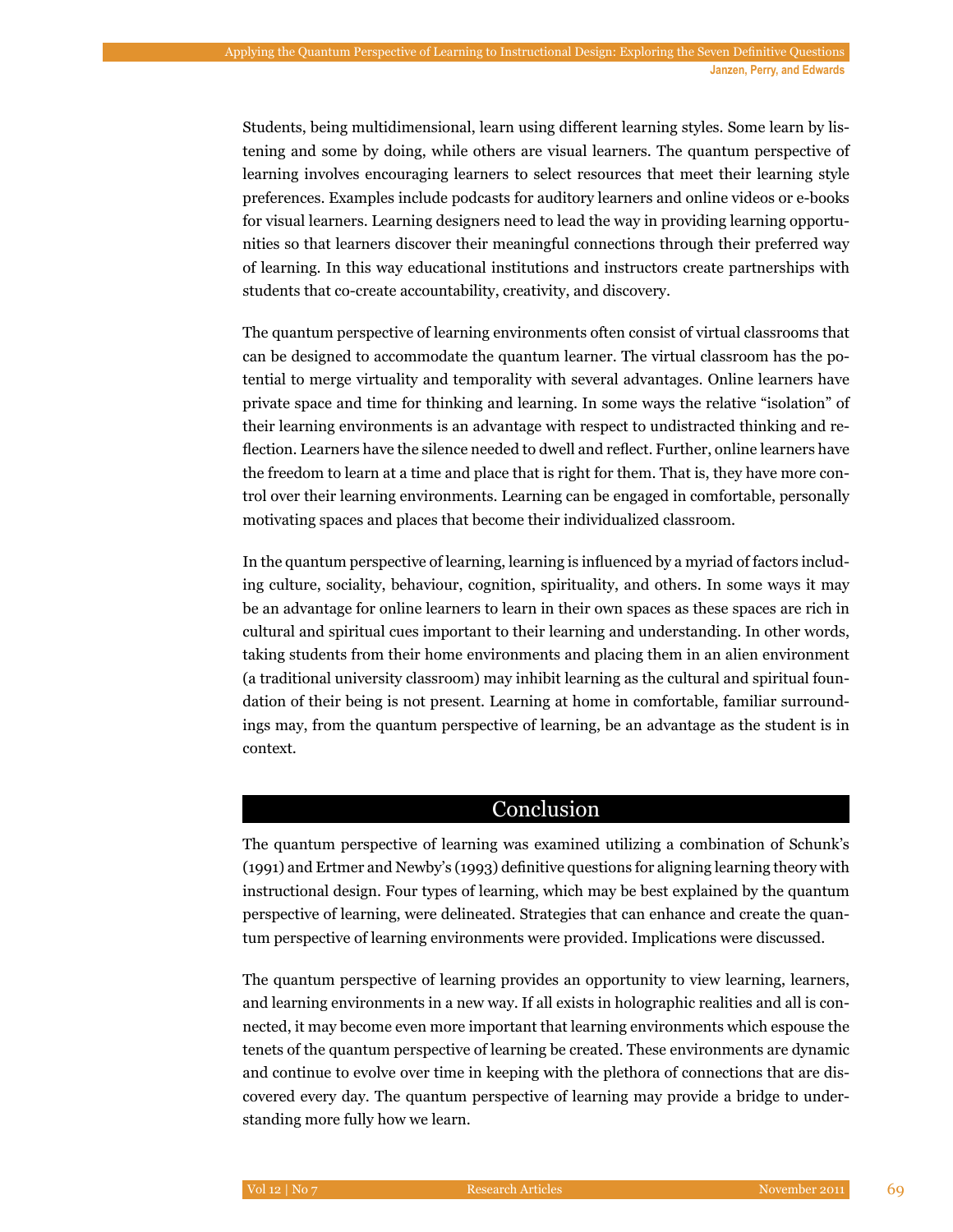### References

- Aczel, A.D. (2002). *Entanglement: The greatest mystery in physics.* Vancouver, BC: Raincoast.
- Armstrong, T. (1994a). Multiple intelligences: Seven ways to approach the curriculum. *Educational Leadership, 52*(3), 26–28.
- Armstrong, T. (1994b). *Multiple intelligences in the classroom*. Alexandria, VA: ASCD.
- Armstrong, T. (2009). *Using multiple intelligences in the classroom* (3rd ed.).Alexandria, VA: ASCD.
- Barrett, M. (2006). 'Creative collaboration': An 'eminence' study of teaching and learning in music composition. *Psychology of Music, 34*(2), 195-218.
- Biley, F.C., & Campney-Smith, J. (2003). "Attempting to say something without saying it...": Writing haiku in health care education. *Medical Humanities, 29*, 39–42.
- Biley, F.C., & Galvin, K. T. (2007). Lifeworld, the arts and mental health nursing. *Journal of Psychiatric and Mental Health Nursing, 14*(8), 800–807.
- Bleakley, A. (2006). Broadening conceptions of learning in medical education: The message from teamworking. *Medical Education, 40*(2), 150–157.
- Bohm, D. (1971). Quantum theory as an indication of a new order in physics. Part A: The development of new orders as shown through the history of physics. *Foundations of Physics, 1*(4), 359–384.
- Bohm, D. (1973). Quantum theory as an indication of a new order in physics. Part B. Implicate and explicate order in physical law. *Foundations of Physics, 3*(2), 139– 168.
- Cirac, J.I., Zoller, P., Kimble, H. J., & Mabuchi, H. (1997). Quantum state transfer and entanglement distribution among distant nodes in a quantum network. *Physical Review Letters, 78*(16), 1–7. Retrieved from [http://arxiv.org/PS\\_cache/quant-ph/](http://arxiv.org/PS_cache/quant-ph/pdf/9611/9611017v1.pdf) [pdf/9611/9611017v1.pdf](http://arxiv.org/PS_cache/quant-ph/pdf/9611/9611017v1.pdf)
- Conway, M.N., & Pleydell-Pearce, C.W. (2000). The construction of autobiographical memories in the self-memory system. *Psychological Review 107*(2), 261–288.
- Davis, C., Edmunds, E., & Kelly-Bateman, V. (2010). *Connectivism Emerging perspectives on teaching and technology*. Retrieved from http://projects.coe.uga.edu/ epltt/index. php?titl e=Connectivism
- Dewey, J. (1934). *Art as experience*. New York: Capricorn.

| Vol 12   No $7$ |  |
|-----------------|--|
|                 |  |
|                 |  |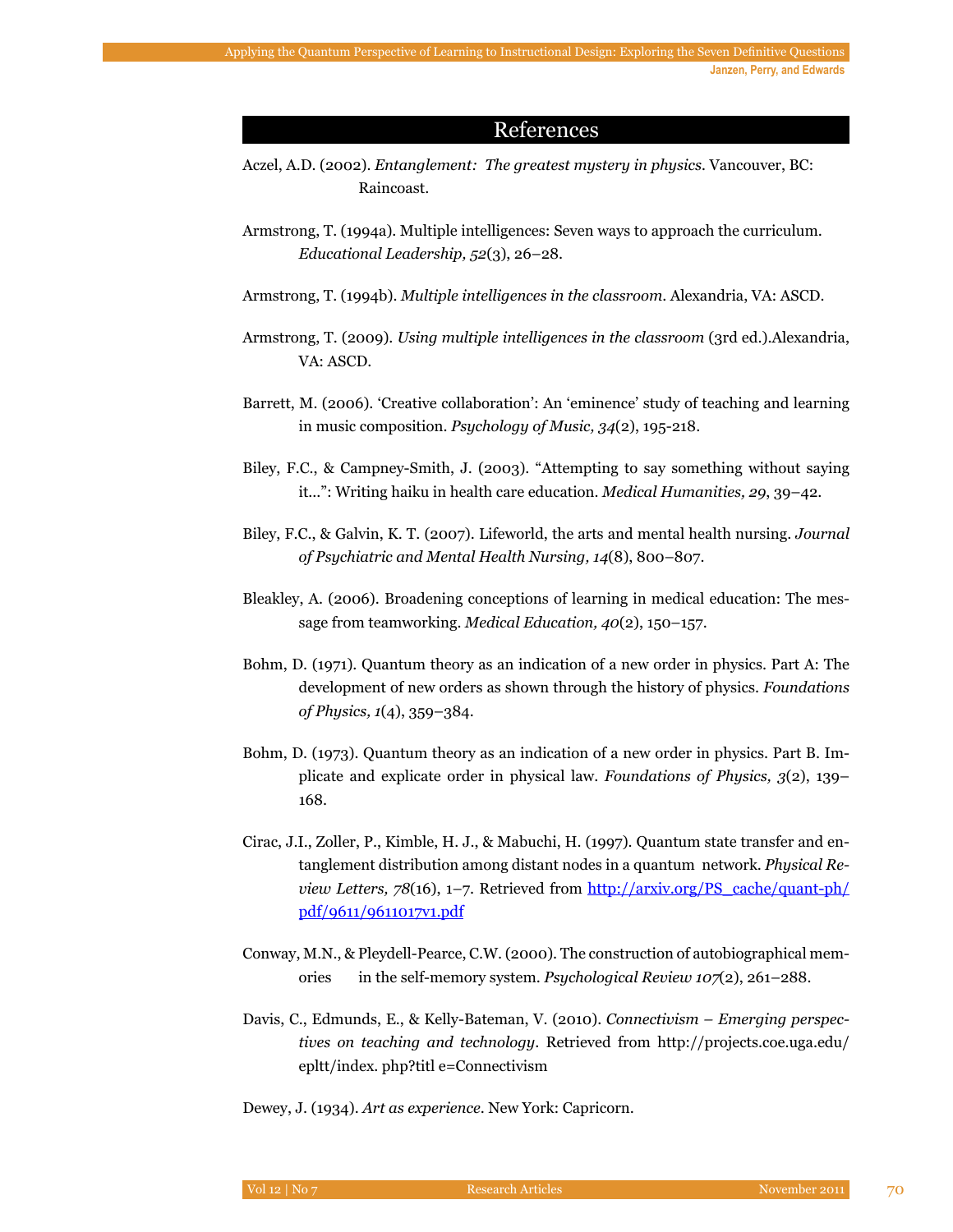- Dyson, A.H. (1988). Negotiating among multiple worlds: The space/time dimensions of young children's composition. *Research in the Teaching of English, 22*(4), 355– 290. Retrieved from <http://www.jstor.org/stable/40171194>
- Ertmer, P.A., & Newby, T.J. (1993). Behaviorism, cognitivism, constructivism: Comparing critical features from an instructional design perspective. *Performance Improvement Quarterly, 6*(4), 50–70.
- Freshwater, D., & Stickly, T. (2004). The heart of the art: Emotional intelligence in nurse education. *Nursing Inquiry, 11*(2), 91–98.
- Fuchs, C. (2010). Social software and Web 2.0: Their sociological foundations and implications. In S. Muruyesan (Ed.), *Handbook of research on Web 2.0, 3.0 and x.0: Technologies, business and social applications. Vol. II.* (pp. 764–787). Hershey, PA: IGI-Global.
- Graham, C.M. (2009). Communications technology, emotional intelligence, and impact on performance: A conceptual exploration of connections. *Advances in Developing Human Resources, 11*(6), 773-738.
- Groves, K.E. (2009). Imagine: A creative challenge towards holism. *Palliative Medicine, 23*(5), 5–7.
- Hare, J. (2006). Towards an understanding of holistic education in the middle years of education. *Journal of Research in International Education, 5*(3), 301–322.
- Hartsell, B. (2006). Teaching toward compassion: Environmental values education for secondary students. *Journal of Secondary Gifted Education, 17*(4), 265–271.
- Heidegger, M. (1962). *Being and time.* Maiden, MA: Blackwell.
- Janzen, K.J., Perry, B., & Edwards, M. (2011). Becoming real: Using the artistic pedagogical technology of photovoice as a medium to becoming real to one another in the online educative environment. *International Journal of Nursing Education Scholarship*, *8*(1), 1– 17.
- Klahr, D., & Nigam, M. S. (2004). The equivalence of learning paths in early science instruction: The effects of direct instruction and discovery learning. *Psychological Science, 15*(10), 661-667.
- Kress, G., Charalampos, T., Jewitt, C., & Ogborn, J. (2001). *Multimodal teaching and learning: The rhetorics of the science classroom.* New York, NY: Continuum.
- Kretschmann, D., & Werner, R.F. (2005). Quantum channels with memory. *Physical Review A, 72*(66), 1–20. Retrieved from [http://arxiv.org/PS\\_cache/quant-ph/](http://arxiv.org/PS_cache/quant-ph/pdf/0502/0502106v2.pdf) [pdf/0502/0502106v2.pdf](http://arxiv.org/PS_cache/quant-ph/pdf/0502/0502106v2.pdf)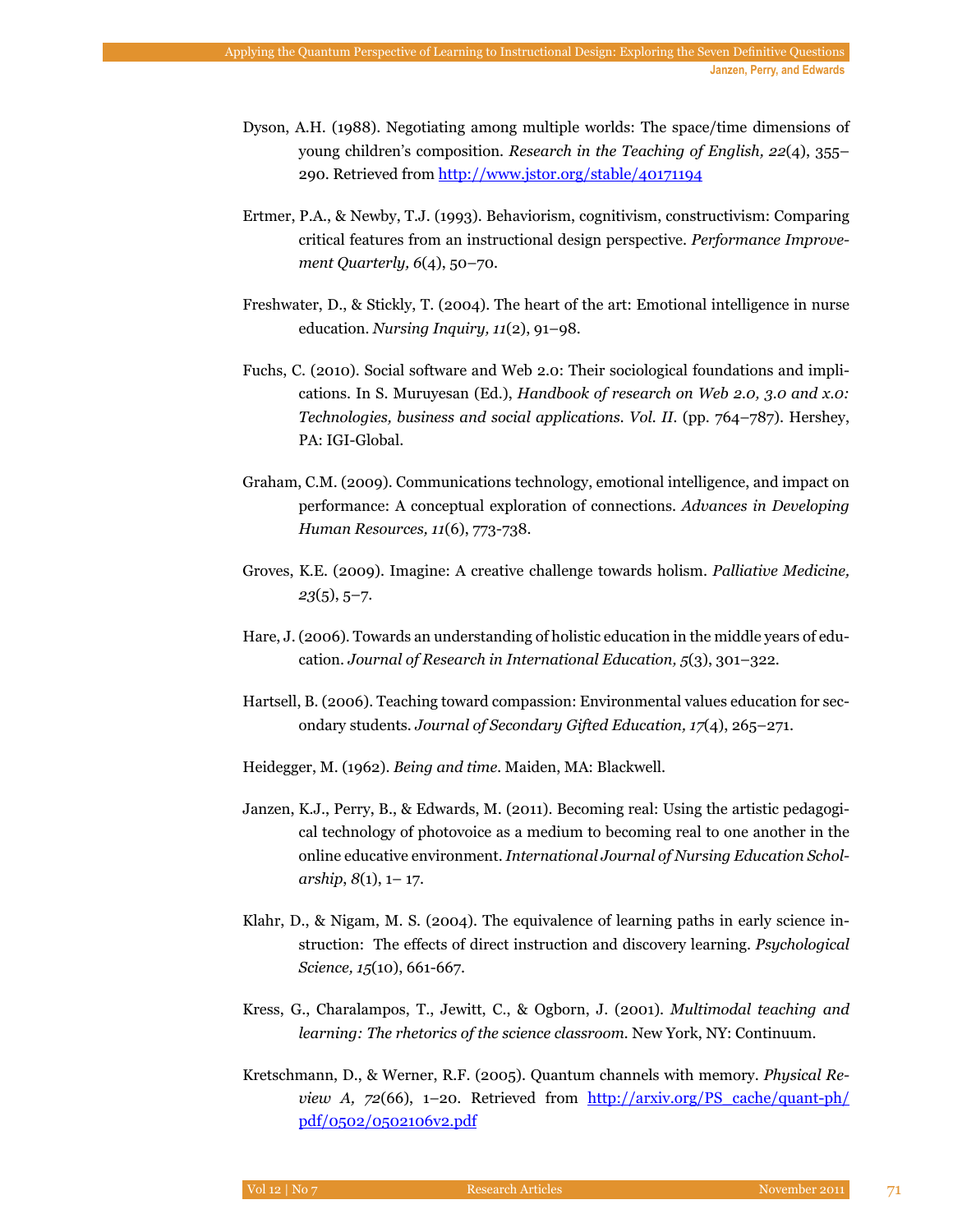- Lane, M.R. (2005). Creativity and spirituality in nursing: Implementing art in nursing. *Holistic Nursing Practice, 19*(3), 122–126. Retrieved from http://journals.lww.com
- Morris, J.A., Urbanski, J., & Fuller, J. (2005). Using poetry and the visual arts to develop emotional intelligence. *Journal of Management Education, 29*(6), 888-904.
- Netzer, D., & Mangano Rowe, N. (2010). Inquiry into creative and innovative processes: An experiential, whole person approach to teaching creativity. *Journal of Transformative Education, 8*(2), 124–145.
- Olive, K.A. (1981). The thermodynamics of the quark-hadron phase transition in the early universe. *Nuclear Physics B, 190*(3), 483–503.
- Perry, B. 2006). Using photographic images as an interactive online teaching strategy*. The Internet and Higher Education*, 9(3), 229–240.
- Perry, B., Dalton, J., & Edwards, M. (2008). Photographic images as an interactive online teaching technology: Creating online communities. *International Journal of Teaching and Learning in Higher Education, 20*(2), 106–115. Retrieved from <http://www.isetl.org/ijtlhe/pdf/IJTLHE302.pdf>
- Perry, B., & Edwards, M. (2010). Creating a culture of community in the online classroom using artistic pedagogical technologies. In G. Veletsianos (Ed.), *Emerging technologies in distance education.* (pp. 129–151). Edmonton, Alberta: Athabasca University Press.
- Perry, B., Edwards, M., Menzies, C., & Janzen, K.J. (In press). Using invitational theory to understand the effectiveness of artistic pedagogical technologies in creating an invitational classroom in the online educational milieu. *Electronic Journal of e-Learning*.
- Perry, B., Menzies, C., Janzen, K.J. & Edwards, M. (2011). The effect of the artistic pedagogical technology called photovoice on interaction in the online post-secondary classroom. *Ubiquitous Learning: An International Journal, 2*(3), 117–128*.*
- Piaget, J. (1960/1981). *The psychology of intelligence*. Totowa, NJ: Littlefield, Adams.
- Raković, D. (2007). Scientific bases of the quantum holographic paradigm. *Proceedings of the International Conference on Measuring Energy Fields*, October 13–14, 2007, Kamnik, Slovenia. Retrieved from [http://www.dejanrakovicfund.org/pa](http://www.dejanrakovicfund.org/papers/2007-)[pers/2007-](http://www.dejanrakovicfund.org/papers/2007-) SLOVENIA.pdf
- Salovey, I.P., & Mayer, J., (1990). Emotional intelligence*. Imagination, Cognition and Personality, 9*, 85–210. Retrieved from [http://www.baywood.com/journals/P](http://www.baywood.com/journals/)review Journals.asp?Id=0276-2366